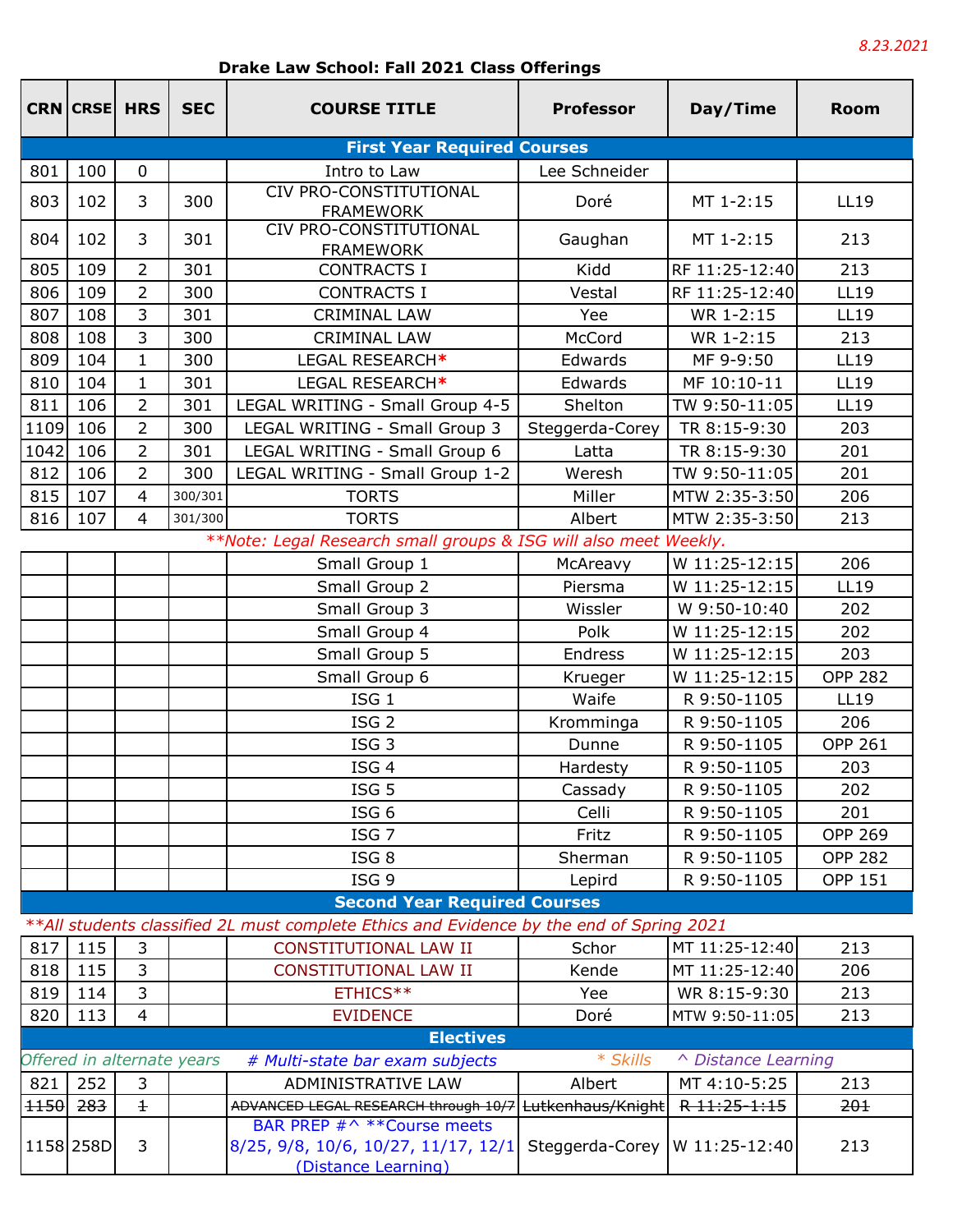*8.23.2021*

| 825  | 204  | 4                       | <b>BUSINESS ASSOCIATIONS #</b>                                                                                                                                                                                                          | M. Doré              | MTW 2:35-3:50  | <b>LL19</b>        |
|------|------|-------------------------|-----------------------------------------------------------------------------------------------------------------------------------------------------------------------------------------------------------------------------------------|----------------------|----------------|--------------------|
| 1147 | 802  | $\overline{\mathbf{3}}$ | <b>COMPLIANCE</b>                                                                                                                                                                                                                       | <b>James</b>         | MT 5:45-7      | 201                |
| 829  | 326  | $\overline{2}$          | <b>CONTRACT DRAFTING*</b><br>Seat Limit: 12 Students                                                                                                                                                                                    | Vestal               | WF 2:35-3:25   | 203                |
| 832  | 236  | 3                       | <b>CRIMINAL PROCEDURE</b><br><b>INVESTIGATION #</b><br>Seat Limit: 40 students                                                                                                                                                          | McCord               | RF 9:50-11:05  | 213                |
| 919  | 279  | 3                       | DOMESTIC VIOLENCE                                                                                                                                                                                                                       | (Ryan/<br>Edmondson) | T 5:45-8:35    | 213                |
| 950  | 231  | 3                       | ENVRIONMENTAL LAW                                                                                                                                                                                                                       | Anderson             | MT 8:15-9:30   | 206                |
| 833  | 237  | 3                       | <b>FAMILY LAW #</b>                                                                                                                                                                                                                     | Lee Schneider        | RF 11:25-12:40 | 206                |
| 915  | 235  | 3                       | <b>FEDERAL COURTS</b>                                                                                                                                                                                                                   | Mansfield            | M 5:45-8:35    | 201                |
| 834  | 208  | 3                       | FEDERAL INCOME TAX                                                                                                                                                                                                                      | Lynner               | MT 1-2:15      | 206                |
| 1098 | 263  | $\overline{3}$          | <b>IMMIGRATION LAW</b><br><b>INDIVIDUAL RESEARCH</b>                                                                                                                                                                                    | McCarthy             | MW 2:35-3:50   | 201                |
|      | 615  |                         | Students must have SIGNATURE of<br>the supervising professor for<br>INDIVIDUAL RESEARCH to be added<br>to their schedule. Forms are in the<br>Gorsche Student Services Suite and<br>on web.<br>LAW 615 MAY BE TAKEN ONLY<br><b>ONCE</b> | <b>STAFF</b>         |                |                    |
|      | 615W |                         | Adv. Writing for LAW 615                                                                                                                                                                                                                |                      |                |                    |
| 951  | 221  |                         | <b>INTRO TO AGRICULTURAL</b>                                                                                                                                                                                                            | Zwagerman            | WR 9:50-11:05  | 207                |
| 840  | 282  | 3                       | INTRO TO INTELLECTUAL PROPERTY                                                                                                                                                                                                          | Kerndt               | W 11:25-2:15   | 201                |
| 1141 | 201  | 3                       | IOWA SUPREME COURT SCHOLAR<br><b>RESEARCH OPPORTUNITY</b><br>Permission of Associate Dean<br>required<br>(Not a Skills course)                                                                                                          | Lain                 | <b>ARR</b>     | <b>ARR</b>         |
| 841  | 233  | $\overline{2}$          | LEGISLATION                                                                                                                                                                                                                             | J. Smith             | R 11:25-1:15   | 201                |
| 842  | 52   | $\overline{2}$          | LEGISLATIVE PRACTICE* Prereq:<br>Law 233 (Legislation); Law 627<br>(Legislative Internship)                                                                                                                                             | J. Smith             | W 11:25-1:15   | 207                |
| 1084 | 286  | $\overline{2}$          | MEDICAL MALPRACTICE                                                                                                                                                                                                                     | Codr                 | W 5:45-7:35    | 201                |
| 1152 | 290  | 3                       | NATIONAL SECURITY                                                                                                                                                                                                                       | R. Williams          | MT 1-2:15      | <b>Remote Only</b> |
| 920  | 53   | 3                       | PRETRIAL ADVOCACY*<br>Seat Limit: 16 Students                                                                                                                                                                                           | K. Smith             | $T 5:45-8:35$  | 206                |
| 1044 | 150  | 3                       | PROSECUTION AND DEFENSE                                                                                                                                                                                                                 | Foritano             | $W$ 4:10-7     | 213                |
| 849  | 213  | 3                       | SALES #                                                                                                                                                                                                                                 | Kidd                 | WR 8:15-9:30   | 206                |
| 850  | 256  | 3                       | <b>SECURED TRANSACTIONS #</b>                                                                                                                                                                                                           | M. Doré              | TW 9:50-11:05  | 206                |
| 851  | 261  | 3                       | STATE AND LOCAL GOVERNMENT                                                                                                                                                                                                              | Clark                | MT 4:10-5:25   | 206                |
| 852  | 271  | 3                       | <b>TRADEMARKS</b><br>Seat Limit: 20 Students                                                                                                                                                                                            | Gilchrist            | WR 4:10-5:25   | 203                |
| 953  | 50   | 0                       | TRIAL AD ALL SECTIONS* required<br>for all students in either Trial Ad<br>section                                                                                                                                                       | Noble                | M 4:30-5:20    | 203                |
| 853  | 50   | 3                       | TRIAL ADVOCACY* Prereq: Law 113<br>(Evidence) or concurrently with<br>permission of instructor. Seat<br>Limit: 12 Students                                                                                                              | Scorpiniti           | W 5:45-8:45    | Clinic             |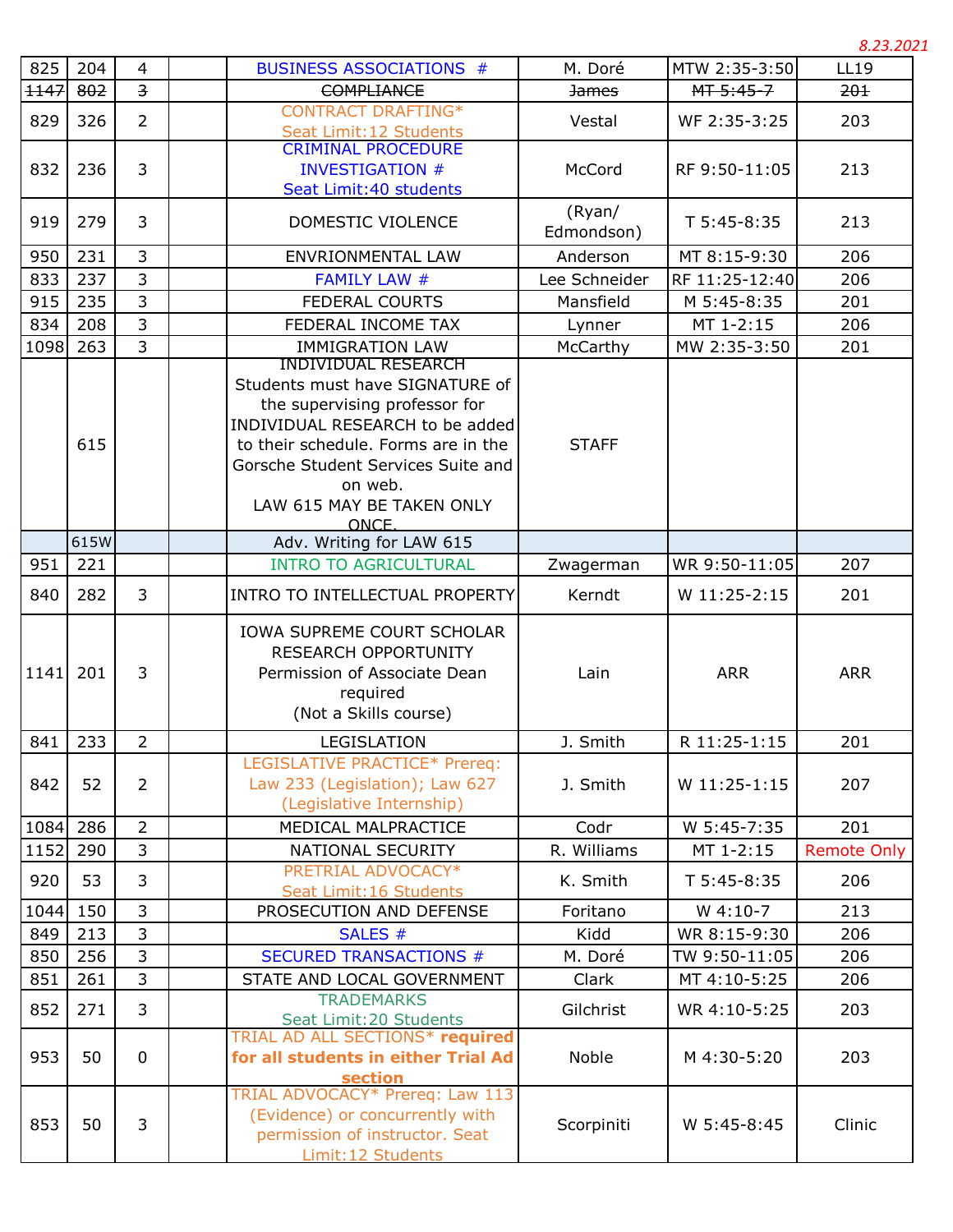|      |                                                                                                                                                                                                          |                                  |                            |                                                                                                                                                                                     |                |                                      | 8.23.2021                 |  |  |
|------|----------------------------------------------------------------------------------------------------------------------------------------------------------------------------------------------------------|----------------------------------|----------------------------|-------------------------------------------------------------------------------------------------------------------------------------------------------------------------------------|----------------|--------------------------------------|---------------------------|--|--|
| 855  | 50                                                                                                                                                                                                       | 3                                |                            | TRIAL ADVOCACY* Prereq: Law 113<br>(Evidence) or concurrently with<br>permission of instructor. Seat<br>Limit: 12 Students                                                          | Noble/Hathaway | R 5:45-8:45                          | Clinic                    |  |  |
| 857  | 223                                                                                                                                                                                                      | $\overline{3}$                   |                            | <b>WILLS &amp; TRUSTS</b><br>*Seat Limit: 40*                                                                                                                                       | Lynner         | MT 8:15-9:30                         | 213                       |  |  |
| 856  | 244                                                                                                                                                                                                      | $\overline{2}$                   |                            | <b>WORKERS COMPENSATION</b>                                                                                                                                                         | Miller         | MT 11:25-12:15                       | 201                       |  |  |
|      | <b>Seminars</b><br>A student must have a current CGPA of 2.0 & completed 30 hours to register for one seminar and a current<br>CGPA of 2.5 to register for two seminars. Seminar Seat Limit: 20 students |                                  |                            |                                                                                                                                                                                     |                |                                      |                           |  |  |
|      |                                                                                                                                                                                                          |                                  | Offered in alternate years | # Multi-state bar exam subjects                                                                                                                                                     |                | * Skills Courses ^ Distance Learning |                           |  |  |
|      | 1004 312                                                                                                                                                                                                 | $\overline{3}$                   |                            | ENVIRONMENTAL REGULATION OF<br><b>AGRICULTURE</b>                                                                                                                                   | Zwagerman      | WR 1-2:15                            | 203                       |  |  |
| 862  | 1005 312W<br>310                                                                                                                                                                                         | $\overline{0}$<br>3              |                            | Adv. Writing for LAW 312<br><b>INTERNATIONAL HUMAN RIGHTS</b>                                                                                                                       | Clark          | MT 1-2:15                            | 203                       |  |  |
|      |                                                                                                                                                                                                          |                                  |                            |                                                                                                                                                                                     |                |                                      |                           |  |  |
|      | 1047 310W<br>1132 323                                                                                                                                                                                    | $\overline{0}$<br>$\overline{2}$ |                            | Adv. Writing for LAW 310<br><b>JUSTICE REFORM &amp; INNOVATION</b>                                                                                                                  | <b>Bennett</b> | R 5-6:50                             | 201                       |  |  |
|      | 1133 323W                                                                                                                                                                                                |                                  |                            | Adv. Writing for LAW 323                                                                                                                                                            |                |                                      |                           |  |  |
|      | <del>1153</del> 321                                                                                                                                                                                      | $\overline{2}$                   |                            | ADV. CONSTITUTIONAL LAW & INTERPRETATION                                                                                                                                            | Schor          | $7 - 3:35 - 5:25$                    | 207                       |  |  |
|      | 1100 321W                                                                                                                                                                                                |                                  |                            | Adv. Writing for LAW-                                                                                                                                                               |                |                                      |                           |  |  |
| 867  | 304                                                                                                                                                                                                      | $\overline{2}$                   |                            | <b>WOMEN &amp; THE LAW</b>                                                                                                                                                          | Frank          | M 3:35-5:25                          | Clinic                    |  |  |
|      | 868 304W                                                                                                                                                                                                 | $\mathbf{0}$                     |                            | Adv. Writing for LAW 304                                                                                                                                                            |                |                                      |                           |  |  |
|      | 1149 274                                                                                                                                                                                                 | 3                                |                            | CONSTITUTIONAL HISTORY                                                                                                                                                              | Gaughan        | MT 11:25-12:40                       | 203                       |  |  |
|      | 1151 274W                                                                                                                                                                                                |                                  |                            | Adv. Writing for LAW 274                                                                                                                                                            | Gaughan        |                                      |                           |  |  |
|      |                                                                                                                                                                                                          |                                  |                            | Completion of 3 semesters and GPA 2.0<br>ORIENTATION REQUIRED on August 20 from 9:00 a.m. to 4:30 p.m. Students must complete 45 hours worth of<br><b>CHILDREN RIGHTS CLINIC I*</b> |                |                                      |                           |  |  |
| 870  | 504                                                                                                                                                                                                      | $4 - 6$                          |                            | Prerequisites: Evidence<br>(Law 113) and Ethics (Law 114)<br>Seat Limit: 8 Students<br>** Trial Ad is recommended**                                                                 | N.Miller       | T 9:50-11:50                         | Legal Clinic<br>Library   |  |  |
| 965  | 502                                                                                                                                                                                                      | $4 - 6$                          |                            | <b>CRIMINAL DEFENSE CLINIC*</b><br>Seat Limit: 8 students<br>** Trial Ad is recommended**                                                                                           | Rigg           | MW 12-12:50                          | Legal Clinic<br>Library   |  |  |
| 976  | 519                                                                                                                                                                                                      | $4 - 6$                          |                            | ENTREP/TRANSACTIONAL CLINIC*<br>Prerequisite: Law 204<br><b>Business Associations</b><br>Seat Limit: 8 students<br>** Trial Ad is recommended**                                     | Roby           | MT 2:35-3:25                         | Legal Clinic<br>Courtroom |  |  |
| 875  | 501                                                                                                                                                                                                      | $4 - 6$                          |                            | <b>GENERAL CIVIL PRACTICE CLINIC*</b><br>Seat Limit: 8 students<br>** Trial Ad is recommended**                                                                                     | Frank          | MR 12-12:50                          | Legal Clinic<br>219       |  |  |
| 1143 | 520                                                                                                                                                                                                      | $4 - 6$                          |                            | <b>REFUGEE CLINIC*</b><br>Prerequisite/Corequisite<br>Immigration (Law 263)<br>Seat Limit: 8 students                                                                               | McCarthy       | W 9:45-11:15                         | Legal Clinic<br>124       |  |  |
| 1155 | 506                                                                                                                                                                                                      | $4 - 6$                          |                            | **Trial Ad is recommended**<br>Wrongful Convictions Clinic<br>Prerequistie: Evidence<br>Seat limit: 4 students<br>** Trial Ad is recommended**                                      | Nichols Cook   | W 10:30-12                           | Legal Clinic<br>123       |  |  |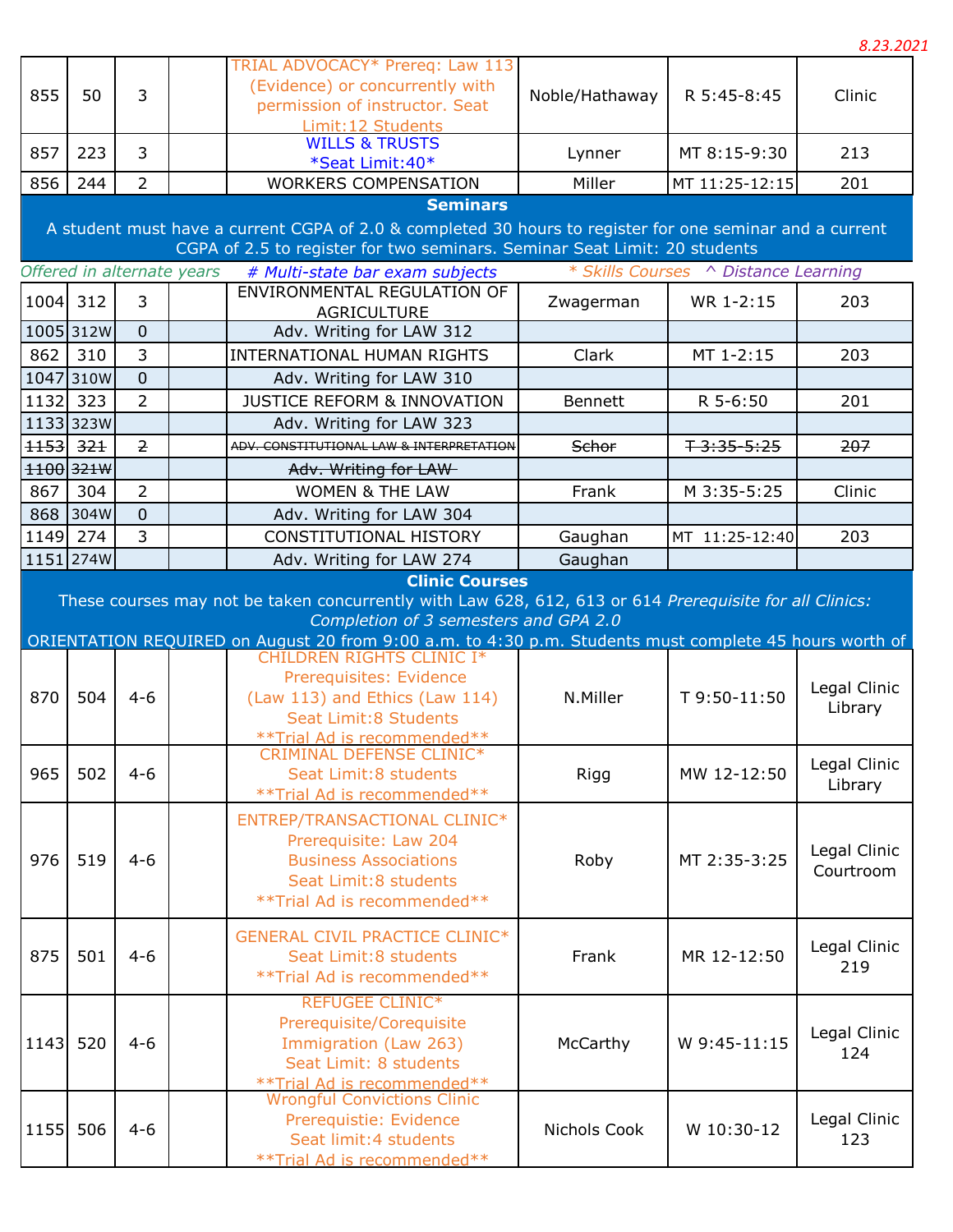|      |                                                                                                                 |                |  |                                                                                                                                                                                                              |           |              | 8.23.2021          |  |
|------|-----------------------------------------------------------------------------------------------------------------|----------------|--|--------------------------------------------------------------------------------------------------------------------------------------------------------------------------------------------------------------|-----------|--------------|--------------------|--|
|      | <b>Advanced Clinics</b>                                                                                         |                |  |                                                                                                                                                                                                              |           |              |                    |  |
|      | Prerequisite for 510, 511 & 511L - Must have completed an entry level clinic course or Prosecution Internship & |                |  |                                                                                                                                                                                                              |           |              |                    |  |
|      |                                                                                                                 |                |  | have permission of Program Director. Students must complete 45 hours worth of work per credit hour.                                                                                                          |           |              |                    |  |
|      |                                                                                                                 |                |  | <b>ADV CRIMINAL DEFENSE</b>                                                                                                                                                                                  |           |              |                    |  |
| 877  | 511                                                                                                             | $\overline{2}$ |  | CLINIC/TRIAL*                                                                                                                                                                                                | Rigg      | F 12-12:50   | Legal Clinic       |  |
|      |                                                                                                                 |                |  | Seat Limit: 4 students                                                                                                                                                                                       |           |              | Library            |  |
|      |                                                                                                                 |                |  | ** Trial Ad is recommended**<br><b>ADV. CRIMINAL DEFENSE</b>                                                                                                                                                 |           |              |                    |  |
|      |                                                                                                                 |                |  | CLINIC/TRIAL*                                                                                                                                                                                                |           |              | Legal Clinic       |  |
| 878  | 511L                                                                                                            | $\overline{2}$ |  | Seat Limit: 4 students                                                                                                                                                                                       | Rigg      | F 12-12:50   | Library            |  |
|      |                                                                                                                 |                |  |                                                                                                                                                                                                              |           |              |                    |  |
|      |                                                                                                                 |                |  | **Trial Ad is recommended**<br>ADVANCED GENERAL PRACTICE                                                                                                                                                     |           |              |                    |  |
| 879  | 510                                                                                                             | 4              |  | CLINIC*                                                                                                                                                                                                      | Frank     | F 12-12:50   | Legal Clinic       |  |
|      |                                                                                                                 |                |  | Seat Limit: 4 students                                                                                                                                                                                       |           |              | 219                |  |
|      |                                                                                                                 |                |  | ** Trial Ad is recommended**                                                                                                                                                                                 |           |              |                    |  |
|      |                                                                                                                 |                |  | Ag. Law Journal - Law Review - Moot Court                                                                                                                                                                    |           |              |                    |  |
| 880  | 400                                                                                                             | 1              |  | AG LAW JOURNAL I                                                                                                                                                                                             | Zwagerman | <b>ARR</b>   | <b>ARR</b>         |  |
| 881  | 402                                                                                                             | $\mathbf{1}$   |  | AG LAW JOURNAL III                                                                                                                                                                                           | Zwagerman | <b>ARR</b>   | <b>ARR</b>         |  |
| 882  | 404                                                                                                             | $\overline{2}$ |  | AG LAW JOURNAL BOARD                                                                                                                                                                                         | Zwagerman | <b>ARR</b>   | <b>ARR</b>         |  |
| 883  | 406                                                                                                             | $\mathbf{1}$   |  | LAW REVIEW I                                                                                                                                                                                                 | Miller    | <b>ARR</b>   | <b>ARR</b>         |  |
| 884  | 408                                                                                                             | $\mathbf{1}$   |  | LAW REVIEW III                                                                                                                                                                                               | Miller    | <b>ARR</b>   | <b>ARR</b>         |  |
| 885  | 411                                                                                                             | $\overline{2}$ |  | LAW REVIEW BOARD                                                                                                                                                                                             | Miller    | <b>ARR</b>   | <b>ARR</b>         |  |
| 886  | 413                                                                                                             | $\mathbf{1}$   |  | MOOT COURT BOARD                                                                                                                                                                                             | L. Doré   | <b>ARR</b>   | <b>ARR</b>         |  |
|      |                                                                                                                 | $\overline{2}$ |  | MOOT COURT BOARD - NATIONAL                                                                                                                                                                                  |           |              |                    |  |
| 887  | 415                                                                                                             |                |  | <b>COMP</b>                                                                                                                                                                                                  | L. Doré   | <b>ARR</b>   | <b>ARR</b>         |  |
| 888  | 416                                                                                                             |                |  | MOOT COURT - ENVIRONMENTAL                                                                                                                                                                                   | Anderson  | <b>ARR</b>   | <b>ARR</b>         |  |
|      |                                                                                                                 | $\mathbf{1}$   |  | LAW COMP                                                                                                                                                                                                     |           |              |                    |  |
| 889  | 420                                                                                                             | $\mathbf{1}$   |  | MOOT COURT BOARD -                                                                                                                                                                                           | L. Doré   | <b>ARR</b>   | <b>ARR</b>         |  |
|      |                                                                                                                 |                |  | <b>NEGOTIATIONS</b><br>MOOT COURT - OTHER                                                                                                                                                                    |           |              |                    |  |
| 890  | 424                                                                                                             | $\mathbf{1}$   |  | COMP/ARBITRATION                                                                                                                                                                                             | L. Doré   | <b>ARR</b>   | <b>ARR</b>         |  |
|      |                                                                                                                 |                |  | <b>INTERNSHIPS</b>                                                                                                                                                                                           |           |              |                    |  |
|      |                                                                                                                 |                |  |                                                                                                                                                                                                              |           |              |                    |  |
|      |                                                                                                                 |                |  | All internships require permission of the supervising professor and, where indicated, Associate Dean.                                                                                                        |           |              |                    |  |
|      |                                                                                                                 |                |  | A student must have at least a 2.0 CGPA to preregister for and take an internship. Students must complete 45                                                                                                 |           |              |                    |  |
|      |                                                                                                                 |                |  | hours worth of work per credit. Students should contact faculty supervisors prior to registering for internships<br>to ensure that the internships are still being offered during the remote teaching period |           |              |                    |  |
|      |                                                                                                                 |                |  |                                                                                                                                                                                                              |           |              |                    |  |
|      |                                                                                                                 |                |  | CLASSROOM COMPONENT,                                                                                                                                                                                         |           |              |                    |  |
|      |                                                                                                                 |                |  | INTERNSHIP Dates: Aug 23, Sept.                                                                                                                                                                              |           |              |                    |  |
| 1137 | 645                                                                                                             | $\Omega$       |  | 13; Oct.4, 25; Nov. 8, 29 ** All                                                                                                                                                                             | Pritchett | $9:50-10:40$ | <b>Remote Only</b> |  |
|      |                                                                                                                 |                |  | internship students are required                                                                                                                                                                             |           |              |                    |  |
|      |                                                                                                                 |                |  | to attend**                                                                                                                                                                                                  |           |              |                    |  |
|      |                                                                                                                 |                |  | ADMINISTRATIVE LAW INTERNSHIP                                                                                                                                                                                |           |              |                    |  |
| 1124 | 604                                                                                                             | $\overline{2}$ |  | Prerequisite: Administrative Law                                                                                                                                                                             | Albert    | <b>ARR</b>   | <b>ARR</b>         |  |
|      |                                                                                                                 |                |  | (Law 252)                                                                                                                                                                                                    |           |              |                    |  |
|      |                                                                                                                 |                |  |                                                                                                                                                                                                              |           |              |                    |  |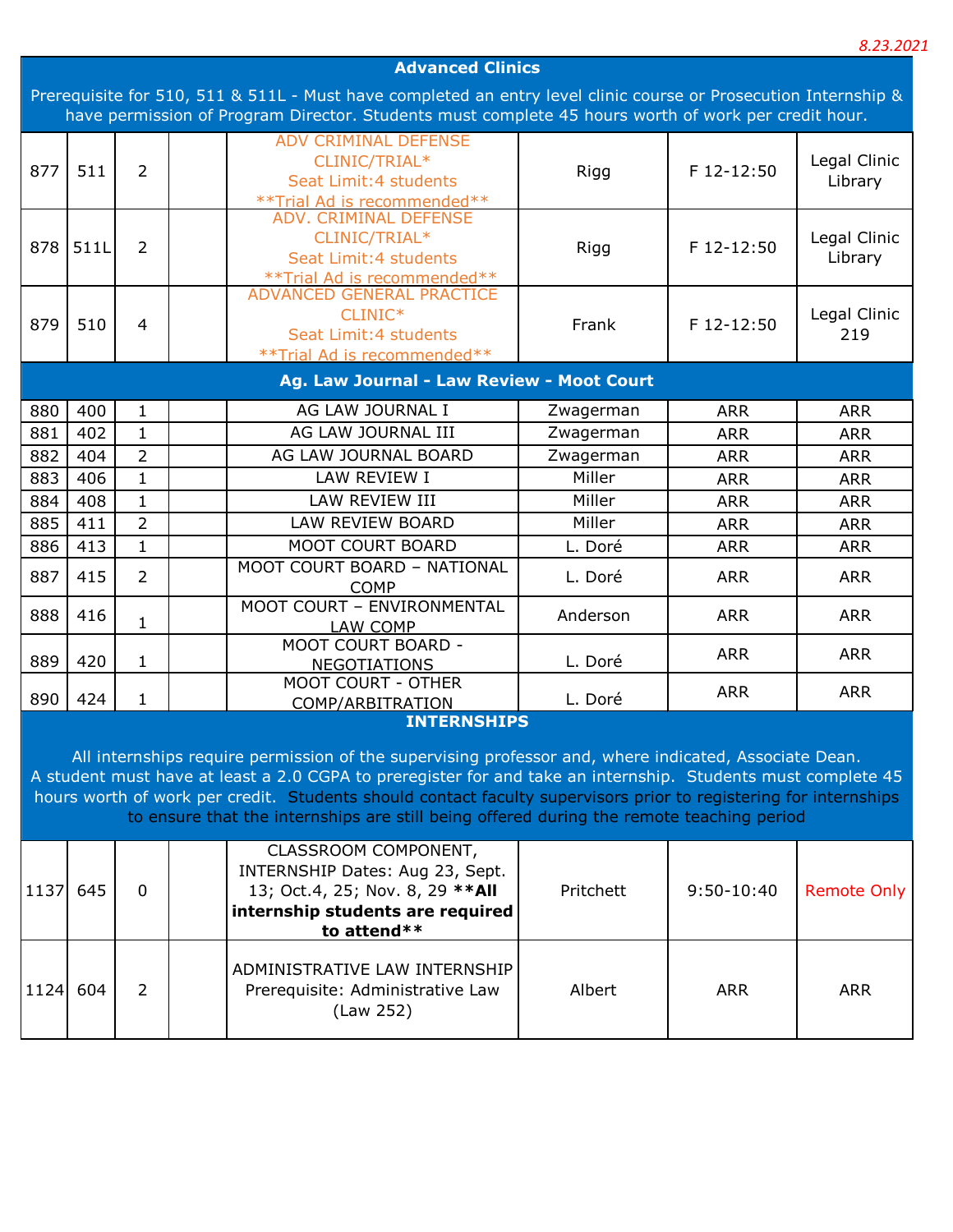|      |     |         |                                                                                                                                                                                                                                                                                                                                                       |              |            | 8.23.2021  |
|------|-----|---------|-------------------------------------------------------------------------------------------------------------------------------------------------------------------------------------------------------------------------------------------------------------------------------------------------------------------------------------------------------|--------------|------------|------------|
| 960  | 633 | 3       | ADV. POLK PROSECUTOR<br><b>INTERNSHIP Prerequisite: 3</b><br>semesters completed, including Law<br>113 (Evidence) and Law 236<br>(Criminal Procedure Investigation).<br>Will need to have competed a<br>standard Prosecution Internship<br>(Law 613 or 614) prior to<br>enrollment. May not be taken<br>concurrently with Law 501, 628,<br>502 or 503 | Foritano     | <b>ARR</b> | <b>ARR</b> |
| 892  | 612 | 1       | ADVANCED PROSECUTOR<br><b>INTERNSHIP Prerequisite: 3</b><br>semesters completed, including Law<br>113 (Evidence) and Law 236<br>(Criminal Procedure Investigation).<br>Will need to have competed a<br>standard Prosecution Internship<br>(Law 613 or 614) prior to<br>enrollment. May not be taken<br>concurrently with Law 501, 628,<br>502 or 503  | Foritano     | <b>ARR</b> | <b>ARR</b> |
| 1157 | 647 | $1 - 3$ | <b>ANIMAL RESCUE LEAGUE (ARL)</b><br><b>INTERNSHIP</b>                                                                                                                                                                                                                                                                                                | Shelton      | <b>ARR</b> | <b>ARR</b> |
| 893  | 622 | $1 - 3$ | CHILDREN RIGHTS INTERNSHIP                                                                                                                                                                                                                                                                                                                            | N. Miller    | <b>ARR</b> | <b>ARR</b> |
| 1138 | 610 | 3       | CONSUMER LAW INTERNSHIP<br>Prereq: Law 303<br>(Consumer Protection)                                                                                                                                                                                                                                                                                   | Pritchett    | <b>ARR</b> | <b>ARR</b> |
| 974  | 634 | $2 - 3$ | DISABILITIES RIGHTS IOWA (DRI)                                                                                                                                                                                                                                                                                                                        | N.Miller     | <b>ARR</b> | <b>ARR</b> |
| 895  | 626 | $2 - 3$ | ENVIRONMENTAL INTERNSHIP                                                                                                                                                                                                                                                                                                                              | Anderson     | <b>ARR</b> | <b>ARR</b> |
| 896  | 603 | $1 - 3$ | ETHICS INTERNSHIP<br>Prereq: Law 114 (Ethics)<br>Limit 1 student:                                                                                                                                                                                                                                                                                     | Yee          | <b>ARR</b> | <b>ARR</b> |
| 897  | 609 | 3       | FED PUBLIC DEFENDER<br><b>INTERNSHIP</b><br>May NOT be taken concurrently<br>with Law 501, 627, 612, 613, 614,<br>502 or 503                                                                                                                                                                                                                          | Rigg         | <b>ARR</b> | <b>ARR</b> |
| 899  | 621 | 6       | HONORS JUDICIAL INTERNSHIP<br>Prereq: 3 semesters completed and<br>approval of supervising professor &<br>Associate Dean                                                                                                                                                                                                                              | Pritchett    | <b>ARR</b> | <b>ARR</b> |
|      | 600 | $1 - 3$ | INDEPENDENT INTERNSHIP<br>Must have permission of supervising<br>professor &<br>Associate Dean.<br>Forms in the Gorsche Student<br>Services Suite and on the web                                                                                                                                                                                      | <b>STAFF</b> | <b>ARR</b> | <b>ARR</b> |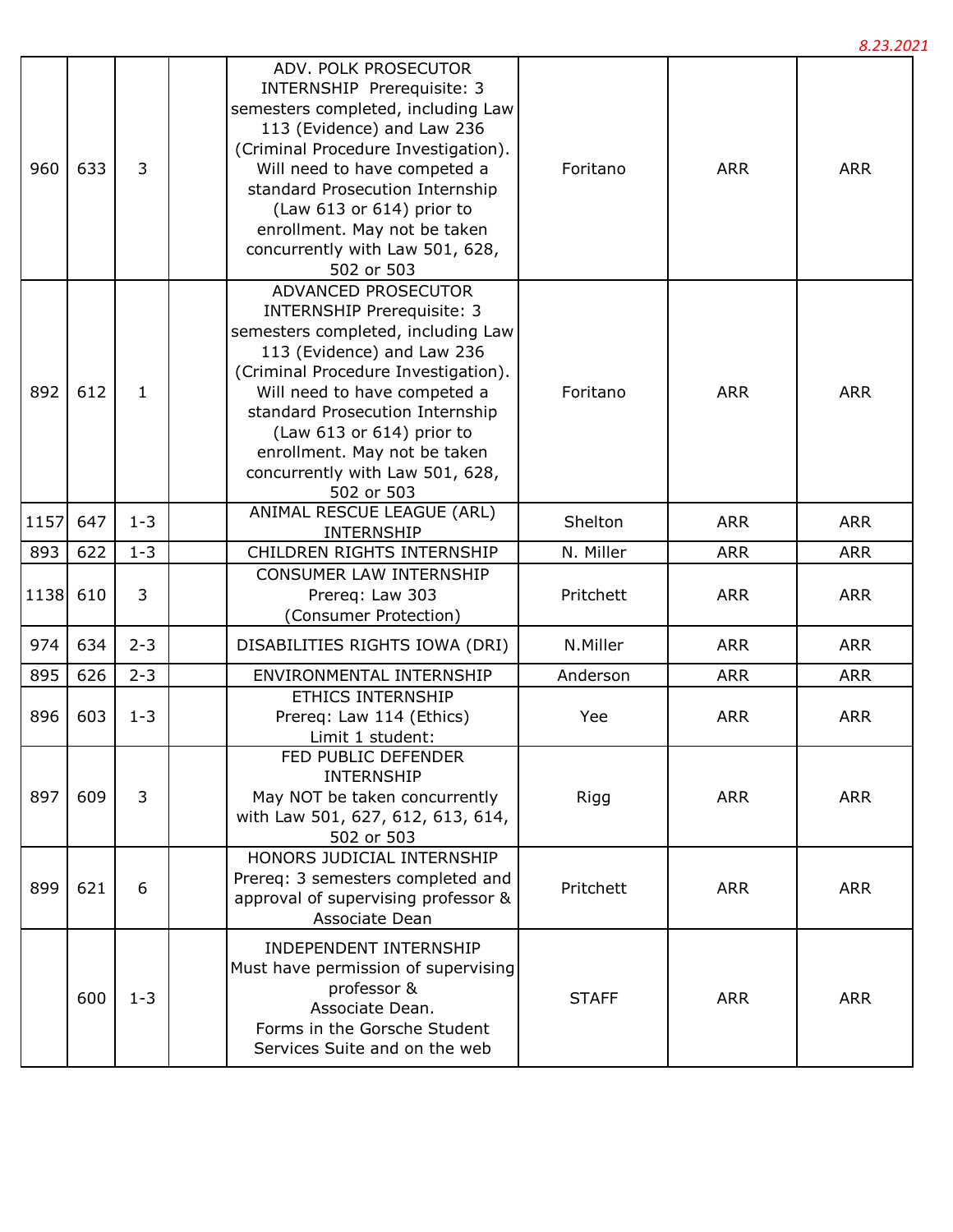|      |                   |                |                                                                                                                                                                                                                                                    |               |            | 8.23.2021  |
|------|-------------------|----------------|----------------------------------------------------------------------------------------------------------------------------------------------------------------------------------------------------------------------------------------------------|---------------|------------|------------|
| 917  | 630               | 3              | <b>IOWA ATTORNEY GENERAL'S</b><br>OFFICE INTERNSHIP<br>Prereq: 3 semesters completed,<br>including Law 113 (Evidence) and<br>Law 236 (Criminal Procedure<br>Investigation).<br>May not be taken concurrently with<br>Law 501, 625, 612, 502 or 503 | Foritano      | <b>ARR</b> | <b>ARR</b> |
| 900  | 605               | $2 - 3$        | IOWA CIVIL RIGHTS COMMISSION<br>INTERNSHIP                                                                                                                                                                                                         | Kende         | <b>ARR</b> | <b>ARR</b> |
| 1144 | 602               | $1 - 3$        | IOWA LEGAL AID INTERNSHIP                                                                                                                                                                                                                          | Lee-Schneider | <b>ARR</b> | <b>ARR</b> |
| 1041 | 640               | 3              | IOWA PUBLIC INFORMATION<br>BOARD (IPIB)                                                                                                                                                                                                            | Gaughan       | <b>ARR</b> | <b>ARR</b> |
| 1118 | 642               | $1 - 3$        | IOWA SECRETARY OF STATE                                                                                                                                                                                                                            | Gaughan       | <b>ARR</b> | <b>ARR</b> |
| 1121 | 637               | 3              | <b>IOWA SUPREME COURT</b><br>ADMINISTRAVTIVE INTERNSHIP<br>Permission of Associate Dean<br>required                                                                                                                                                | Lain          | <b>ARR</b> | <b>ARR</b> |
| 1156 | 624               | 3              | IOWA WORKERS COMPENSATION<br><b>COMMISSIONER'S OFFICE</b><br>INTERNSHIP                                                                                                                                                                            | Miller        | <b>ARR</b> | <b>ARR</b> |
| 902  | 623               | $1 - 3$        | <b>JUDICAL INTERNSHIP</b><br>Prereq: 30 credit hrs and 2.3 CGPA<br>Seat Limit:6 Students                                                                                                                                                           | Lain          | <b>ARR</b> | <b>ARR</b> |
| 903  | 631               | $1 - 3$        | <b>JUVENILE COURT CLERK</b><br>INTERNSHIP                                                                                                                                                                                                          | N. Miller     | <b>ARR</b> | <b>ARR</b> |
| 904  | 632               | $1 - 3$        | <b>JUVENILE LAW APPELLATE</b><br>INTERNSHIP                                                                                                                                                                                                        | N. Miller     | <b>ARR</b> | <b>ARR</b> |
| 905  | 620               | 3              | JUVENILE LAW INTERNSHIP<br>Prerequisites: Law 280 (Children &<br>the Law), Law 050 (Trial Advocacy)                                                                                                                                                | N. Miller     | <b>ARR</b> | <b>ARR</b> |
|      | $\sqrt{1142}$ 643 | $2 - 3$        | KIDS FIRST INTERNSHIP                                                                                                                                                                                                                              | N. Miller     | <b>ARR</b> | <b>ARR</b> |
| 906  | 627               | $\overline{2}$ | LEGISLATIVE INTERNSHIP<br>Prerequisite: Law 233 (Legislation)                                                                                                                                                                                      | Smith         | <b>ARR</b> | <b>ARR</b> |
| 908  | 616               | $2 - 3$        | LEGISLATIVE PRACTICE<br>INTERNSHIP Prerequisite: Law 233<br>(Legislation)                                                                                                                                                                          | Smith         | <b>ARR</b> | <b>ARR</b> |
| 909  | 614               | 3              | POLK COUNTY PROSECUTOR<br>INTERNSHIP Prerequisite: 45 hrs.<br>completed including Law 113<br>(Evidence) & Law 236 (Criminal<br>Procedure Investigation)<br>** Trial Ad is recommended**                                                            | Foritano      | <b>ARR</b> | <b>ARR</b> |
| 911  | 613               | $\mathbf{1}$   | PROSECUTOR INTERNSHIP Dallas,<br>Story, Warren Counties only<br>Prerequisite: 45 hours completed<br>including Law 113 (Evidence) & Law<br>236 (Criminal Procedure<br>Invesitgation)<br>**Trial Ad is recommened**                                  | Foritano      | <b>ARR</b> | <b>ARR</b> |